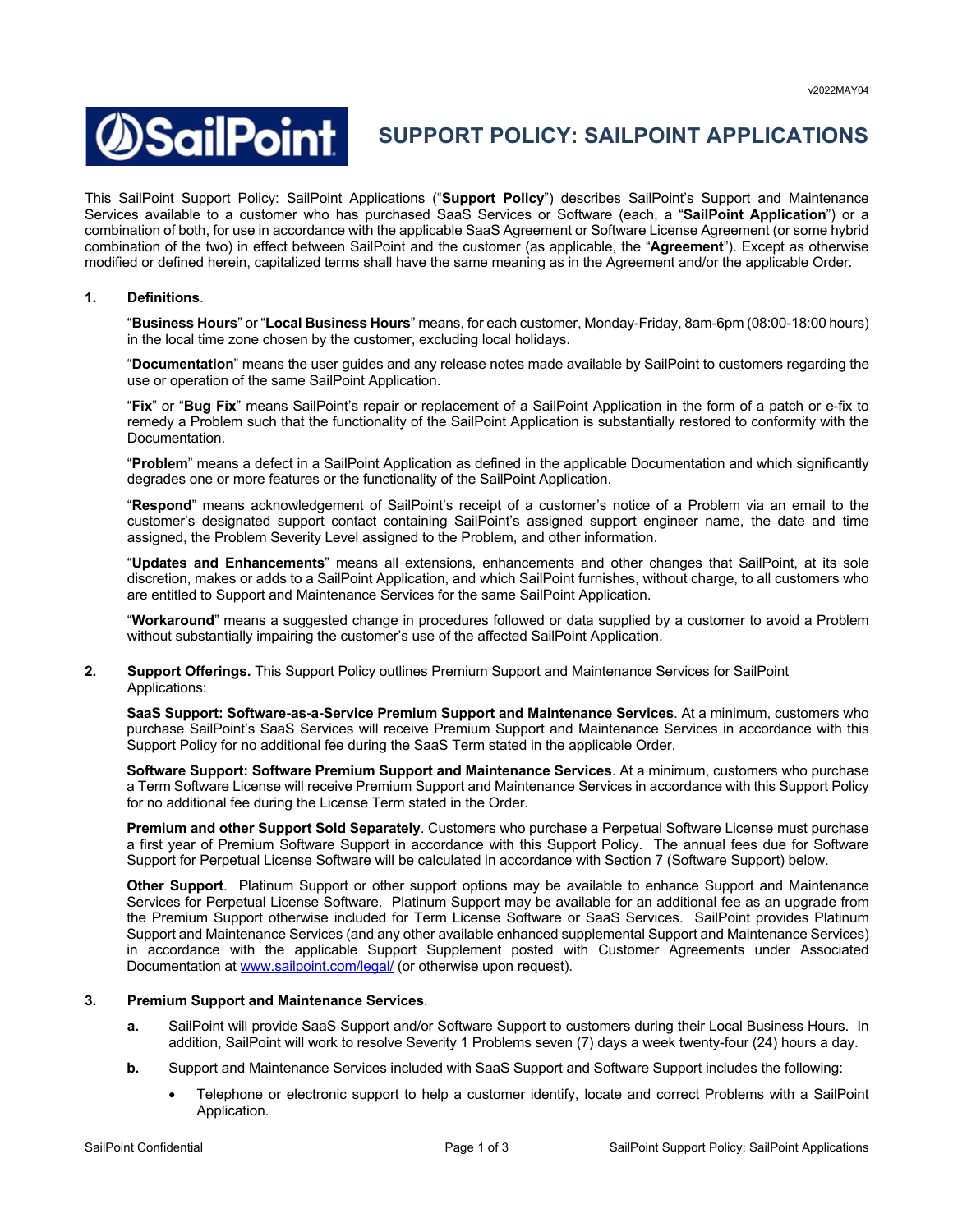- Bug Fixes.
- Updates and Enhancements.
- For customers with Software Support, replacement of Software at no charge if the media becomes destroyed or damaged so that the Software becomes unusable.

# **4. Response and Resolution Goals**

| <b>Problem</b><br><b>Severity</b><br>Level | <b>Problem Severity</b>                                                                                                                                                                                                                                                                      | <b>Response Times</b>                                 | <b>Resolution Goal</b>                                                                                                                                                                                                                                                                                                                                                                                                                                                                                                      |
|--------------------------------------------|----------------------------------------------------------------------------------------------------------------------------------------------------------------------------------------------------------------------------------------------------------------------------------------------|-------------------------------------------------------|-----------------------------------------------------------------------------------------------------------------------------------------------------------------------------------------------------------------------------------------------------------------------------------------------------------------------------------------------------------------------------------------------------------------------------------------------------------------------------------------------------------------------------|
| 1                                          | A SailPoint Application is<br>completely unavailable or<br>seriously impacted, and<br>there is no reasonable<br>workaround currently<br>available for the Problem.                                                                                                                           | SailPoint will Respond<br>within 30 minutes.          | After SailPoint Responds, SailPoint will begin<br>continuous work on the Problem provided that<br>a Customer resource is available at any time to<br>assist SailPoint with Problem determination.<br>SailPoint will use commercially reasonable<br>efforts to provide a Workaround or Fix within 8<br>hours once the Problem is reproducible or<br>once SailPoint has identified the defect causing<br>the Problem. SailPoint may incorporate a Fix<br>for the Problem in a future release of the<br>Software/SaaS Service. |
| $\overline{\mathbf{2}}$                    | A SailPoint Application is<br>seriously affected. The<br>Problem is not critical and<br>the Problem Severity does<br>not rise to a Problem<br>Severity Level 1. There is<br>no workaround currently<br>available for the Problem<br>or the workaround is<br>cumbersome to use.               | SailPoint will Respond<br>within 1 Business<br>Hour.  | SailPoint will undertake commercially<br>reasonable efforts to provide a Workaround or<br>Fix for the Problem within 3 business days.                                                                                                                                                                                                                                                                                                                                                                                       |
| $\overline{\mathbf{3}}$                    | A SailPoint Application is<br>moderately affected. The<br>Problem is not critical and<br>the system has not failed.<br>The Problem has been<br>identified and does not<br>hinder normal operation, or<br>the Problem may be<br>temporarily circumvented<br>using an available<br>workaround. | SailPoint will Respond<br>within 4 Business<br>Hours. | SailPoint will undertake commercially<br>reasonable efforts to provide a Workaround or<br>Fix for the Problem within 7 business days.                                                                                                                                                                                                                                                                                                                                                                                       |
| 4                                          | Non-critical Problems,<br>general questions, or<br>situations involving a<br>SailPoint Application where<br>functionality does not<br>appear to match<br>documented specifications<br>but has no business impact.                                                                            | SailPoint will Respond<br>within 8 Business<br>Hours. | SailPoint will undertake commercially<br>reasonable efforts to provide an answer within<br>10 business days. Resolution of a Problem<br>may appear in a future release of the SailPoint<br>Application.                                                                                                                                                                                                                                                                                                                     |

- **5. Accessing SaaS Support or Software Support.** SailPoint offers several ways to help customers resolve technical difficulties:
	- **a.** There is online help available in each SailPoint Application which can be accessed by clicking the "Help" tab when logged into the SailPoint Application. Customers may also access function-specific help information within the SailPoint Application using the '?' option in the menu bar.